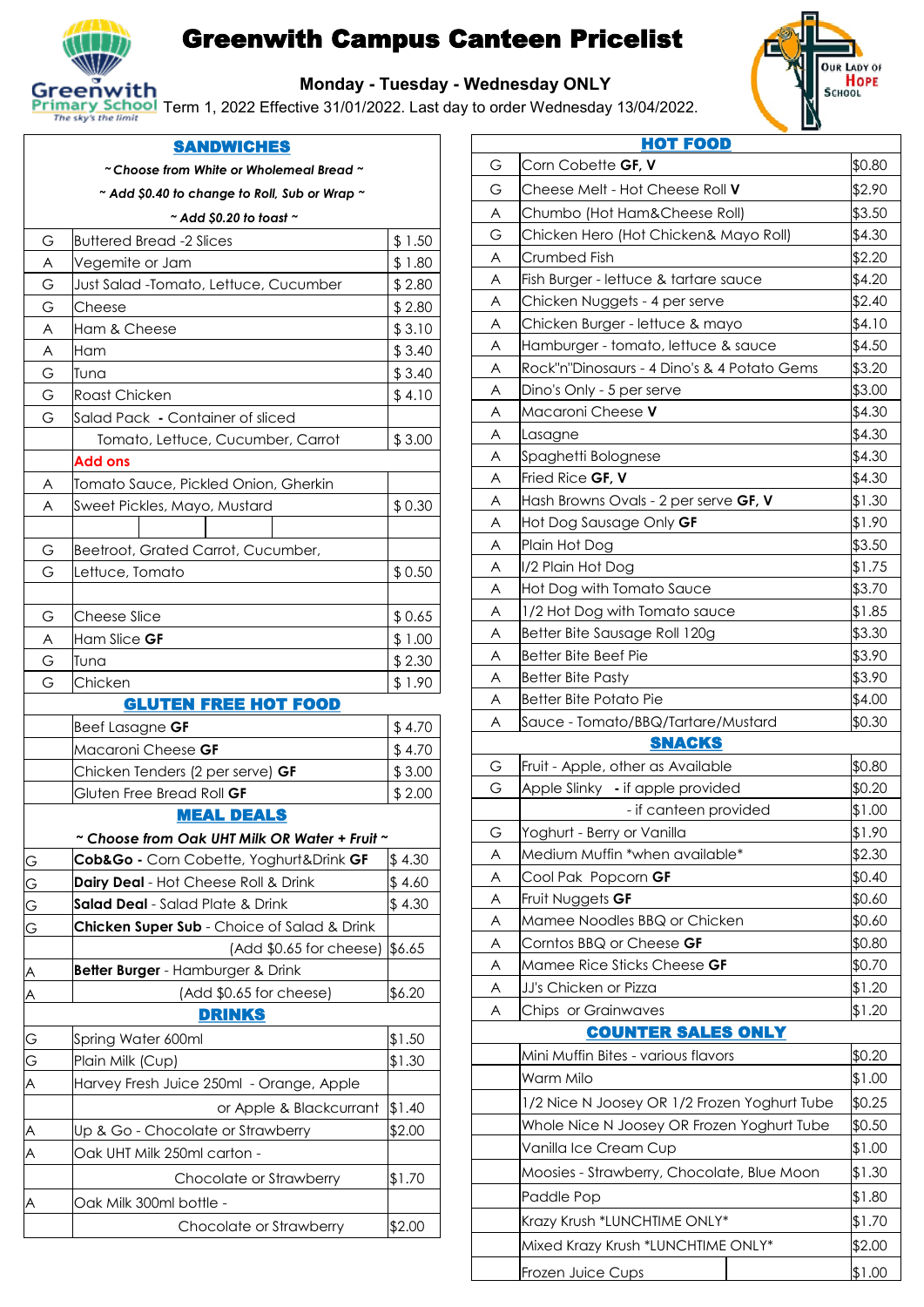

# Greenwith Campus Canteen Pricelist

**Thursday - Friday ONLY**

Term 1, 2022 Effective 31/01/2022. Last day to order Wednesday 13/04/2022.



|                | <b>SANDWICHES</b>                                       |                  |
|----------------|---------------------------------------------------------|------------------|
|                | $^\sim$ Choose from White or Wholemeal Bread $^\sim$    |                  |
|                | $\sim$ Add \$0.40 to change to Roll, Sub or Wrap $\sim$ |                  |
|                | $\sim$ Add \$0.20 to toast $\sim$                       |                  |
| G              | <b>Buttered Bread -2 Slices</b>                         | \$1.50           |
| A              | Vegemite or Jam                                         | \$1.80           |
| G              | Just Salad -Tomato, Lettuce, Cucumber                   | \$2.80           |
| G              | Cheese                                                  | \$2.80           |
| A              | Ham & Cheese                                            | \$3.10           |
| A              | Ham                                                     | \$3.40           |
| G              | Tuna                                                    | \$3.40           |
| G              | <b>Roast Chicken</b>                                    | \$4.10           |
| G              | Salad Pack - Container of sliced                        |                  |
|                | Tomato, Lettuce, Cucumber, Carrot                       | \$3.00           |
|                | <b>Add ons</b>                                          |                  |
| A              | Tomato Sauce, Pickled Onion, Gherkin                    |                  |
| A              | Sweet Pickles, Mayo, Mustard                            | \$0.30           |
|                |                                                         |                  |
| G              | Beetroot, Grated Carrot, Cucumber,                      |                  |
| G              | Lettuce, Tomato                                         | \$0.50           |
|                |                                                         |                  |
| G              | <b>Cheese Slice</b>                                     | \$0.65           |
| A              | Ham Slice GF<br>Tuna                                    | \$1.00           |
| G<br>G         | Chicken                                                 | \$2.30<br>\$1.90 |
|                | <b>GLUTEN FREE HOT FOOD</b>                             |                  |
|                |                                                         |                  |
|                | <b>Beef Lasagne GF</b>                                  | \$4.70           |
|                | Macaroni Cheese GF                                      | \$4.70           |
|                | Chicken Tenders (2 per serve) GF                        | \$3.00           |
|                | Gluten Free Bread Roll GF<br><b>MEAL DEALS</b>          | \$2.00           |
|                | ~ Choose from Oak UHT Milk OR Water + Fruit ~           |                  |
|                |                                                         |                  |
| $\overline{G}$ | Cob&Go - Corn Cobette, Yoghurt&Drink GF                 | \$4.30           |
| $\overline{G}$ | Dairy Deal - Hot Cheese Roll & Drink                    | \$4.60           |
| G              | Salad Deal - Salad Plate & Drink                        | \$4.30           |
| $\overline{G}$ | Chicken Super Sub - Choice of Salad & Drink             |                  |
|                | (Add \$0.65 for cheese)                                 | \$6.65           |
| $\triangle$    | Better Burger - Hamburger & Drink                       |                  |
| $\triangle$    | (Add \$0.65 for cheese)                                 | \$6.20           |
|                | <b>DRINKS</b>                                           |                  |
| G              | Spring Water 600ml                                      | \$1.50           |
| G              | Plain Milk (Cup)                                        | \$1.30           |
| A              | Harvey Fresh Juice 250ml - Orange, Apple                |                  |
|                | or Apple & Blackcurrant                                 | \$1.40           |
| $\triangle$    | Up & Go - Chocolate or Strawberry                       | \$2.00           |
| A              | Oak UHT Milk 250ml carton -                             |                  |
|                | Chocolate or Strawberry                                 | \$1.70           |
| A              | Oak Milk 300ml bottle -                                 |                  |
|                | Chocolate or Strawberry                                 | \$2.00           |

|   | <b>HOT FOOD</b>                       |        |
|---|---------------------------------------|--------|
| G | Corn Cobette GF, V                    | \$0.80 |
| G | Cheese Melt - Hot Cheese Roll V       | \$2.90 |
| A | Chumbo (Hot Ham&Cheese Roll)          | \$3.50 |
| G | Chicken Hero (Hot Chicken& Mayo Roll) | \$4.30 |
| A | Crumbed Fish                          | \$2.20 |
| A | Chicken Nuggets - 4 per serve         | \$2.40 |
| A | Chicken Burger - lettuce & mayo       | \$4.10 |
| A | Hamburger - tomato, lettuce & sauce   | \$4.50 |
| A | Macaroni Cheese V                     | \$4.30 |
| A | Lasagne                               | \$4.30 |
| A | Spaghetti Bolognese                   | \$4.30 |
| A | Fried Rice GF, V                      | \$4.30 |
| A | Hash Browns Ovals - 2 per serve GF, V | \$1.30 |
| A | Hot Dog Sausage Only GF               | \$1.90 |
| A | Plain Hot Dog                         | \$3.50 |
| A | I/2 Plain Hot Dog                     | \$1.75 |
| A | Hot Dog with Tomato Sauce             | \$3.70 |
| A | 1/2 Hot Dog with Tomato sauce         | \$1.85 |
| A | Better Bite Sausage Roll 120g         | \$3.30 |
| A | <b>Better Bite Beef Pie</b>           | \$3.90 |
| A | <b>Better Bite Pasty</b>              | \$3.90 |
| A | <b>Better Bite Potato Pie</b>         | \$4.00 |
| A | Sauce - Tomato/BBQ/Tartare/Mustard    | \$0.30 |
|   |                                       |        |
|   |                                       |        |
|   | <b>SNACKS</b>                         |        |
| G | Fruit - Apple, other as Available     | \$0.80 |

| G | Fruit - Apple, other as Available            | \$0.80 |
|---|----------------------------------------------|--------|
| G | Apple Slinky - if apple provided             | \$0.20 |
|   | - if canteen provided                        | \$1.00 |
| G | Yoghurt - Berry or Vanilla                   | \$1.90 |
| A | Medium Muffin *when available*               | \$2.30 |
| A | Cool Pak Popcorn GF                          | \$0.40 |
| A | Fruit Nuggets GF                             | \$0.60 |
| A | Mamee Noodles BBQ or Chicken                 | \$0.60 |
| A | Corntos BBQ or Cheese <b>GF</b>              | \$0.80 |
| A | Mamee Rice Sticks Cheese <b>GF</b>           | \$0.70 |
| A | JJ's Chicken or Pizza                        | \$1.20 |
| A | Chips or Grainwaves                          | \$1.20 |
|   | <b>COUNTER SALES ONLY</b>                    |        |
|   | Mini Muffin Bites - various flavors          | \$0.20 |
|   | Warm Milo                                    | \$1.00 |
|   | 1/2 Nice N Joosey OR 1/2 Frozen Yoghurt Tube | \$0.25 |
|   | Whole Nice N Joosey OR Frozen Yoghurt Tube   | \$0.50 |
|   | Vanilla Ice Cream Cup                        | \$1.00 |
|   | Moosies - Strawberry, Chocolate, Blue Moon   | \$1.30 |
|   | Paddle Pop                                   | \$1.80 |
|   | Krazy Krush *LUNCHTIME ONLY*                 | \$1.70 |
|   | Mixed Krazy Krush *LUNCHTIME ONLY*           | \$2.00 |
|   | Frozen Juice Cups                            | \$1.00 |